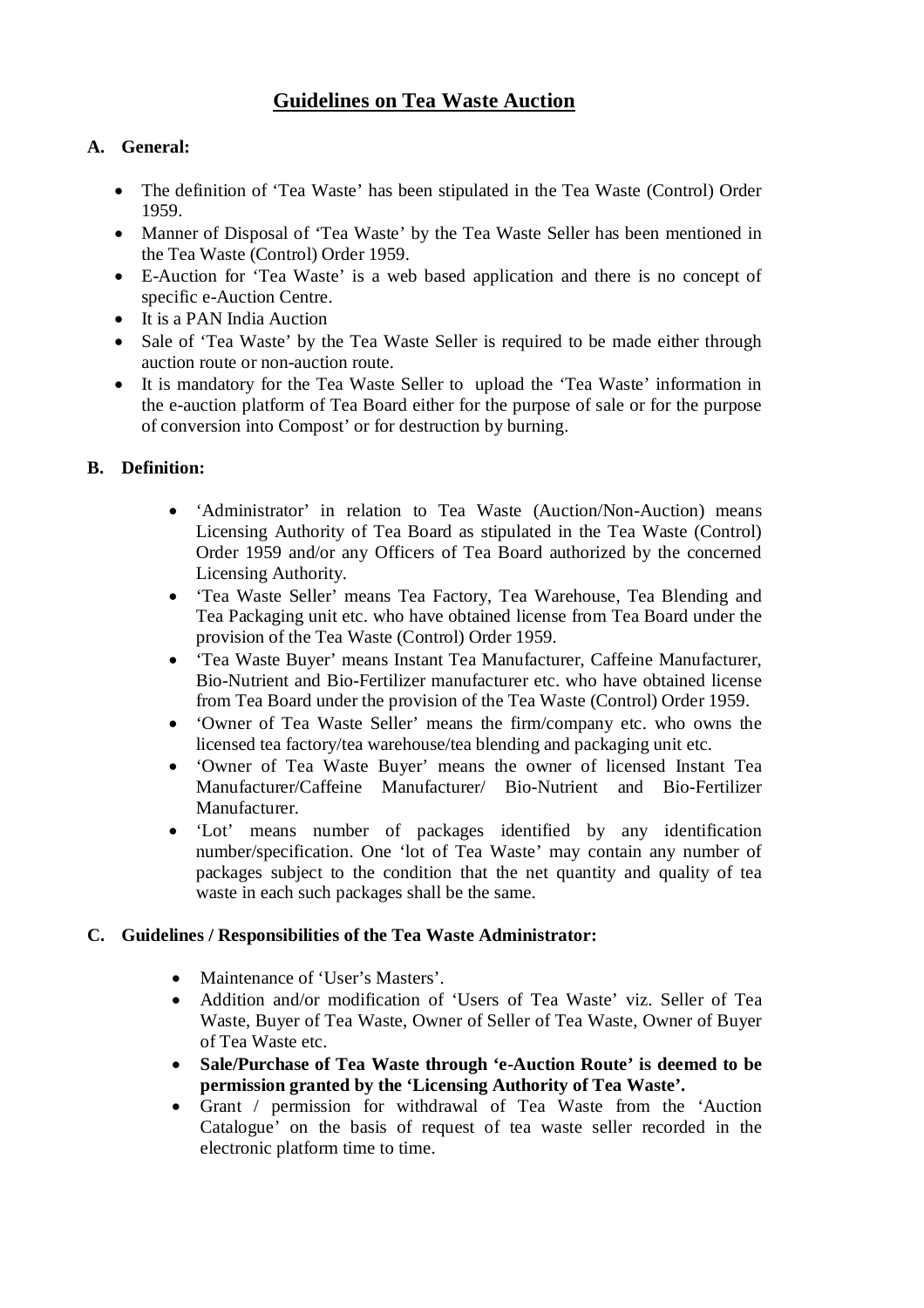Follow up action and monitoring the activities of conversion of Tea Waste into compost or destruction by burning in presence of Tea Board's authorized Officers time to time.

## **D. Guidelines / Responsibilities of Sellers:**

- **D 1:** All the Licensed Tea Waste Sellers are required to upload their Tea Waste information **mandatorily** in the web-based electronic platform of Tea Board for disposal.
- **D 2:** Tea Waste Sellers are eligible to withdraw Tea Waste from the e-Auction platform time to time only for the purpose of private sale (sale through non-auction route) and/or for the purpose of compost at their level in presence of Tea Board or for the purpose of destruction by burning.

#### **D 3: Required pre-auction activities by the Tea Waste Sellers**:

- Tea Waste shall be packed in any type of packages with inner liner.
- Any number of packages with uniformity in quality and quantity of Tea Waste in each of such packages can be treated as a '**lot'.**
- Tea Waste shall be stored in a separate place where tea is not stored.
- It is mandatory for the Tea Waste Seller to upload their Tea Waste information when the volume of Tea Waste generated is at least 250 Kgs or any quantity available during three consecutive months which ever is lower.
- However, if the availability during three consecutive months is less than 250 kgs, Tea Waste Seller is require to upload the said quantum in the 'Tea Waste Auction Catalogue' and may be allowed to withdraw it for compost purpose in case there is no buyer for it.
- The information which is uploaded has been stipulated in the platform of e-Auction for Tea Waste and may be modified time to time by the Licensing Authority, if required.
- The uploading of Tea Waste information in the e-Auction platform can be done on any working day from 9 AM to 6 PM by the Tea Waste Seller and/or owner of Tea Waste Seller.
- After uploading the information, Tea Waste Seller is to view the 'e-Auction Catalogue' on daily basis to ensure whether any request for Tea Waste sample has been made by any Tea Waste Buyer.
- If request for tea waste sample is made by any Tea Waste Buyer in the e-Auction platform, the Tea Waste Seller is required to forward Tea Waste sample of 100gm to the concerned Tea Waste Buyer within two working days.
- Another sample of 100gm in a packet duly sealed and signed is also required to be forwarded to the concerned sub-regional Offices of Tea Board. This sample will be used only in case of any dispute arises.
- Tea Waste Seller is to ensure that once the lot is uploaded in the system, the Tea Waste in respect of the said lot is ready for sale in respect of packaging standard, uniformity in the quality of tea waste and uniformity in the net weight of tea waste in any package.
- Net weight of Tea Waste in each package, serial no. of each package along with the lot number shall be mentioned on the outer side of each package of Tea Waste.
- The Seller or Owner of Tea Waste is eligible to upload their Tea Waste information in 'Electronic Catalogue' directly.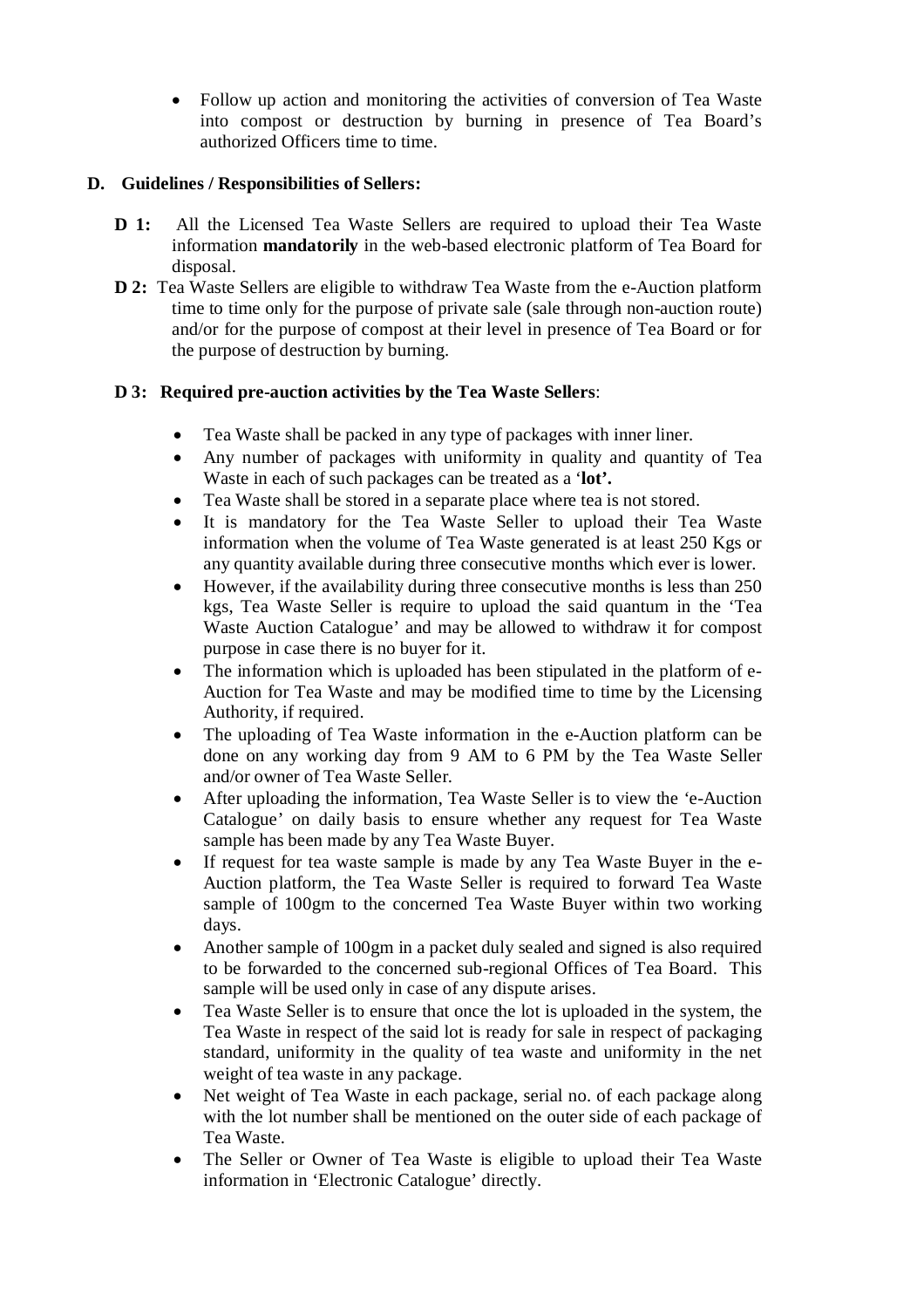**The lot size and package size shall be based on the quantum of Tea Waste available for sale through e-Auction platform**. Only condition is that the **net content of tea waste in each package of any lot shall be same**.

### **D 4. Guidelines / Responsibilities of the Owner of Tea Waste Seller**

- In case 'Tea Waste Seller' is unable to upload their required information, the same may be uploaded by the owner of the Tea Waste Seller.
- If 'Tea Waste Seller' is unable to undertake the activities in the 'e-Auction Catalogue', the same activities can be undertaken by the owner of the seller.
- In case of Seller is unable to accept the bids (knocking down facilities) in respect of Tea Waste, the owner of the Tea Waste Seller shall undertake such activities.

## **E. Guidelines / Responsibilities of the Buyer/Owner of Buyer**

- Tea Waste Buyer shall view the 'e-Auction Catalogue' for Tea Waste on a regular basis.
- Buyer is required to submit request in the e-Auction platform for 'sample of Tea Waste' with an indicated price required to be paid by him.
- 'Buyer of Tea Waste' shall submit bid price and quantity to be purchased from any lot of any 'Tea Waste Seller' only after 15/30 days from the date of uploading the information by any Tea Waste Seller.
- The quality of 'Tea Waste' is to be assessed by the Tea Waste Buyer at his cost after receipt of the sample from the concerned sellers.
- Either 'Tea Waste Buyer' or Owner of Tea Waste Buyer can submit request for sample, bid price and the quantity of Tea Waste required to be purchased out of the total Tea Waste available at any time of any sellers.

## **F. Required Auction and post-Auction activities:**

- Any Tea Waste Seller intending to distribute Tea Waste sample freely to any Tea Waste Buyer, he can do so by indicating price of sample as (zero) against buyers request for the Tea Waste sample.
- Tea Waste sample shall be distributed in a shield cover indicating the 'Identification Number (Lot Number)' of the Tea Waste uploaded in the Electronic Platform along with the sellers name and 'Tea Waste License Number' of the seller obtained from Tea Board under the provision of Tea Waste Control Order 1959.
- There shall not be any 'price' and/or 'dispatch charges' of Tea Waste sample being sent to the regional/sub-regional offices of Tea Board since such sample is to be used for any dispute settlement.
- Standard of package for the purpose of packing 'Tea Waste' by seller will be stipulated by Tea Board as and when required.
- Auction will, initially, be held in two separate sessions on any working day.
- The first session will start from 10 A.M. of each working day and will continue up to 1 P.M. (3 hours duration).
- The second session of any working day will start from 2 P.M. and will continue up to 5 P.M. (3 hours duration).
- Buyers/Owners of Buyer would enter the bids (price and quantity) during any bidding session for whichever lot of the Tea Waste Auction Catalogue they are interested in.
- Buyer/Owner of Buyer can revise his bid (price and quantity) may times during this bidding session.